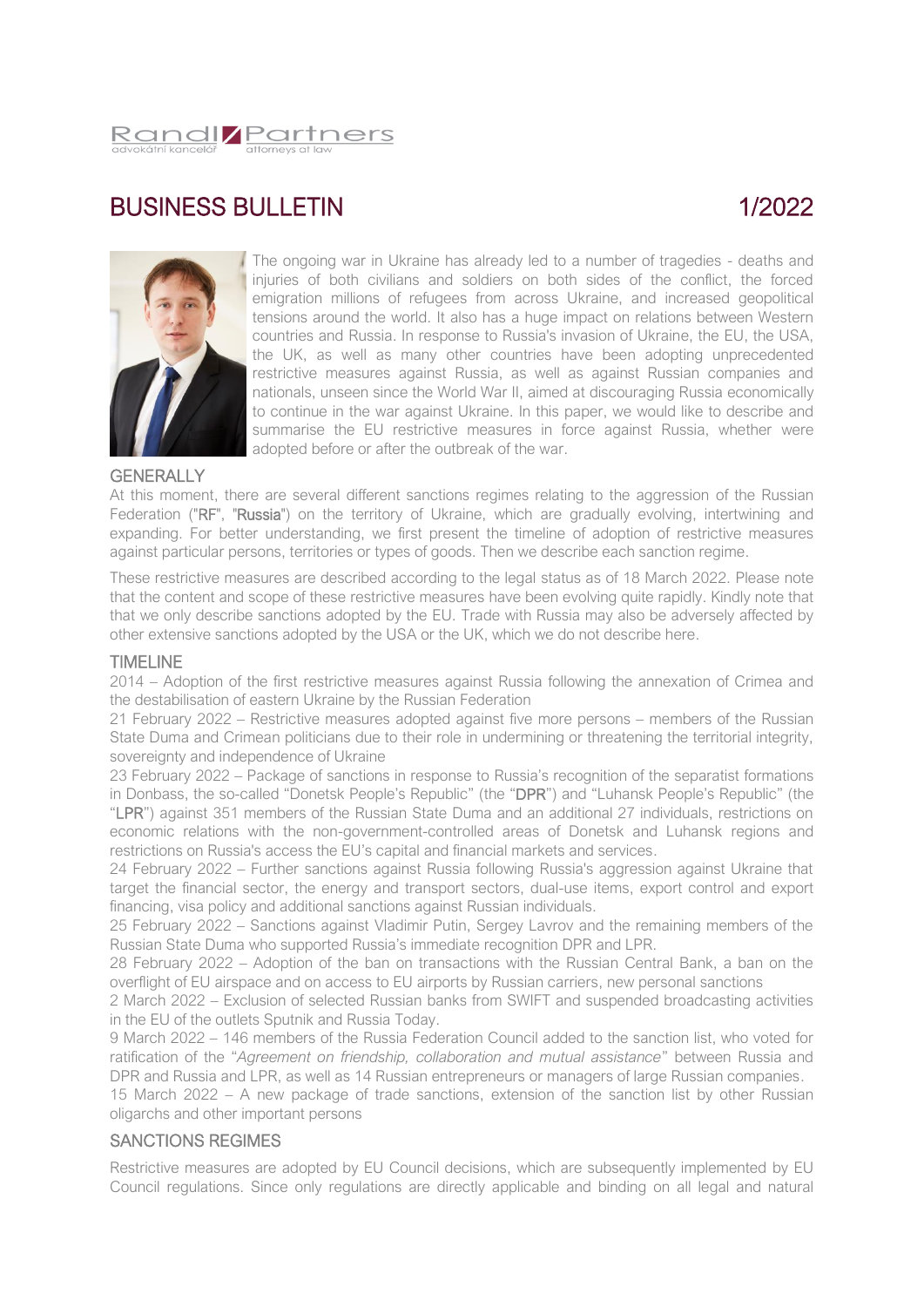persons in the EU, we refer to these regulations only.

#### Sanction regime 1 – Council regulation No. 208/2014 of 5 March 2014

This regulation provides restrictive measures against certain Russian and Ukrainian politicians, including former President Yanukovych and his son, in connection with the events in Ukraine in 2014 – annexation of Crimea by Russia and the creation of the separatist formations of the DPR and LPR.

These sanction measures are still in force, only the list of persons targeted by sanctions has been changed (narrowed down) by the implementing regulation No. 2022/375 of 3 March 2022.

#### Sanction regime 2 – Council regulation No. 269/2014 of 17 March 2014

These are restrictive measures against individuals responsible for actions which undermine or threaten the territorial integrity, sovereignty and independence of Ukraine, the annexation of Crimea and the destabilisation of eastern Ukraine, or who conduct transactions with separatist groups in the Donbas region of Ukraine. The restrictive measures consist of (i) freezing all funds and economic resources of such persons and (ii) preventing access to funds and financing. The Council of the EU also instructed EU member states to take measures to prevent these persons from entering the EU. At the end of 2021, the sanction list included over 200 natural and 50 legal persons.

These restrictive measures are still in force, and following the recognition of the DPR and LPR by Russia amending regulations (No. 2022/259 of 23 February 2022, No. 2022/330 of 25 February 2022) together with implementing regulations (No. 2022/236 of 21 February 2022, No. 2022/260 of 23 February 2022, No. 2022/261 of 23 February 2022, No. 2022/330 of 25 February 2022, No. 2022/336 of 28 February 2022, No. 2022/396 of 9 March 2022, No. 2022/408 dated 10 March 2022 and 2022/428 dated 15 March 2022) were adopted which expanded the list of the sanctioned persons, such as Vladimir Putin, Sergey Lavrov, Sergei Shoigu, Anton Vaino, Dmitry Peskov, members of the State Duma of the Russian Federation who voted for the recognition of the DPR and LPR, and other Russian and Belarusian politicians. On the sanction list, there are also Russian businessmen and managers such as Igor Sechin, Alisher Usmanov, Mikhail Fridman, Gennady Timchenko, Dmitry Mazepin, German Khan, Roman Abramovich and many others. There are three Russian banks on the list - Bank Rossiya, Promsvyazbank and Vnesheconombank (VEB.RF) - which effectively means a ban on any financial activity by these banks in the EU and a ban on EU persons doing business with these banks.

## Sanction regime 3 – Council regulation No. 692/2014 of 23 June 2014

The regulation introduces sanctions on goods coming from the Crimea or Sevastopol in response to their illegal annexation. The regulation bans import of goods to the EU from Crimea or Sevastopol, including any financing and financial aid, including insurance related to such import. It is prohibited to acquire any real estate, acquire or increase new shares in legal entities residing in these areas, take part in financing of such entities, set up joint ventures with them or provide investing services. It also bans export of listed goods from the transportation, telecommunication, energy or mining sectors to persons from Crimea or Sevastopol or intended for use in these territories. It is forbidden to provide services in the tourism sector in Crimea and Sevastopol.

These restrictive measures are still in force.

## Sanction regime 4 – Council regulation No. 833/2014 of 31 July 2014

This regulation bans or restricts certain types of business activities that persons in the EUR are allowed to undertake vis-a-vis Russia or Russian natural or legal persons.

As of the end of 2021, the regulation prohibited to export, dual-use items, if such goods could be intended for military use, for a military end-user or listed legal entities. In addition, the export of oil exploration and production equipment to Russia and the provision of any services related to military, dual-use or oil exploration and production equipment were prohibited. A ban was also issued on the financing of five Russian banks (Sberbank Rossii, VTB Bank, Gazprombank, Vnesheconombank and Rosselkhozbank) and selected Russian companies operating in the military and mining industry (Oboronprom, Uralvagonzavod, Objedinonnaya aviastroitelnaya korporatsiya, Rosneft, Transneft, Gazpromneft), prohibiting trading with their securities or making loans to these entities.

The military escalation in Ukraine has led to a substantial extension of sanctions under the regulation.

By the amending regulation No. 2022/262 of 23 February 2022 financial sanctions have been extended by a ban on financing of Russia, Russian Government, Russian Central Bank as well as any legal entity acting on their behalf.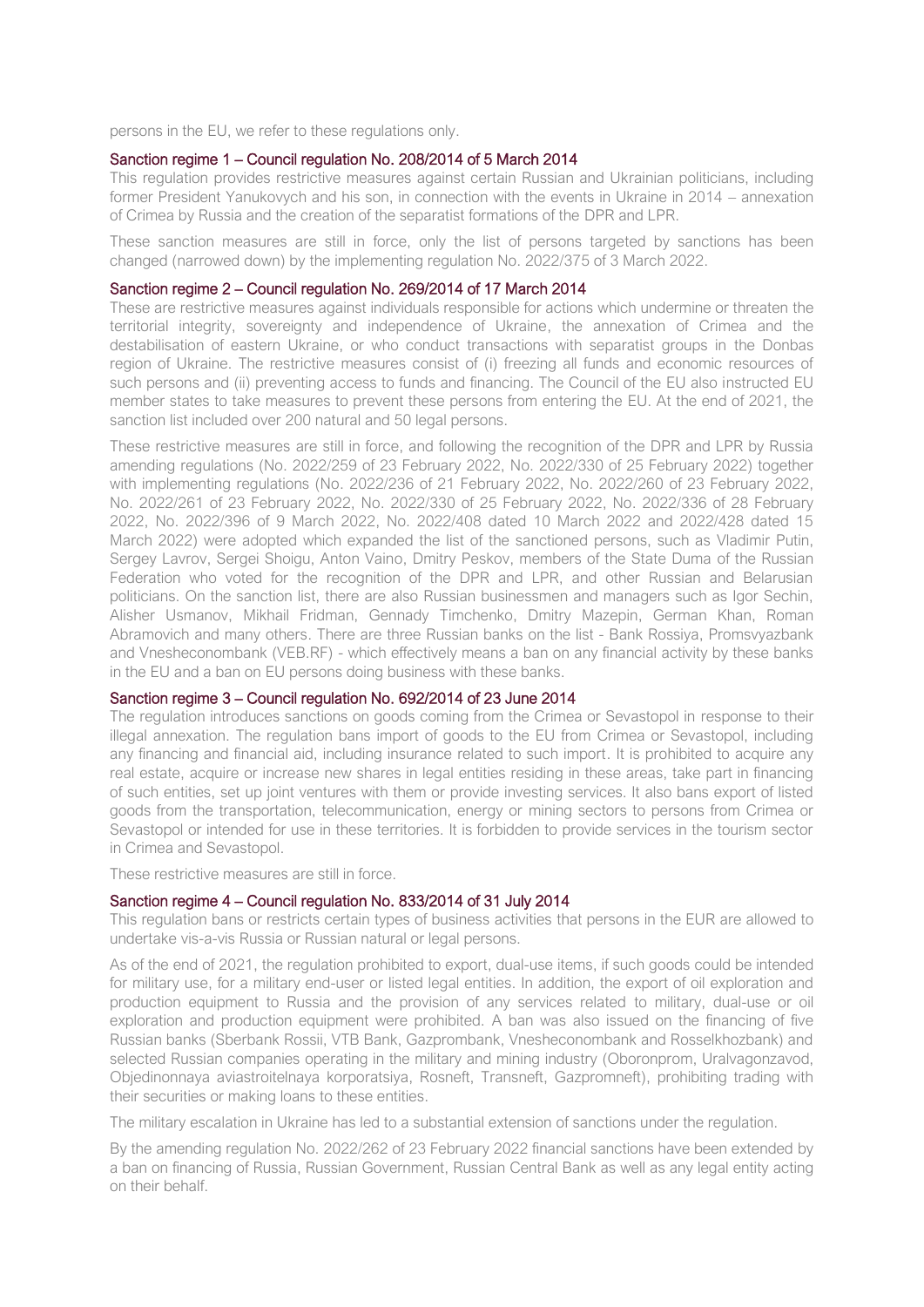After the start of the Russia's invasion to Ukraine, regulation No. 2022/328 of 25 February 2022 extended the ban on the export of dual-use items to Russia regardless of whether or not the items are intended for military use or for military end user. Now it is prohibited the export of dual-use items to any natural or legal person, entity or body in Russia or for use in Russia. Dual-use items are specified by the Council regulation No. 2021/821 as items, including software and technology, which can be used for both civil and military purposes.

It is further prohibited to export certain goods and technology which might contribute to Russia's technological enhancement of its defence and security sector. The above-mentioned items include e.g. sensors and lasers, radio or telecommunications equipment, radar systems, navigation or airborne communication equipment, marine equipment or propulsion equipment.

The regulation requires the EU entrepreneurs to obtain a prior license to export certain technologies for the oil industry in Russia and prohibits the provision of associated services necessary for deep-water oil exploration and production, arctic oil exploration and production or shale oil projects in Russia, including its Exclusive Economic Zone and Continental Shelf.

Further, it is prohibited to supply aircrafts, spacecrafts and their components, including the supply of spare parts, the carrying out of repairs or the provision of any services or financing related to aircraft or spacecraft. These restrictive measures also mean that European companies can no longer lease aircrafts to Russian airlines, nor can they supply Russia with spare parts. As a result, Russian airlines have been forced to suspend all international flights except for those to Belarus and it is questionable whether their aircrafts will be able to keep their airworthiness on a long-term.

Furthermore, credit institutions in the EU are prohibited from accepting deposits from Russian citizens and residents or legal entities established in Russia in excess of EUR 100.000. This restriction does not apply to individuals who are also nationals of a Member State of the European Union or hold a temporary or permanent residence permit in the EU, or to deposits that are necessary for non-prohibited cross-border trade between the EU and Russia.

By the amending regulation No. 2022/334 of 28 February 2022, the EU followed the lead of member state's national governments, including the Czech Republic, and closed its airspace to Russia, prohibiting Russian air carriers, any Russian-registered aircraft, and any non-Russian-registered aircraft which is owned or chartered, or otherwise controlled by any Russian natural or legal person, entity or body from landing in, taking off from, or overflying, the territory of the EU, except for emergency landing or emergency overflight.

The same regulation also prohibited any transactions related to the management of reserves as well as of assets of the Russian Central Bank. As a result, Russia's foreign exchange reserves within the EU were frozen.

The amending regulation No. 2022/345 of 1 March 2022 prohibits, with effect from 12 March 2022, the provision of specialised financial messaging services to certain Russian credit institutions and their Russian subsidiaries, which are relevant for the Russian financial system (Bank Otkritie, Novikombank, Promsvyazbank, Bank Rossiya, Sovcombank, Vneshekonombank (VEB.RF) and VTB Bank). This means that these banks are excluded from the SWIFT system operated by the Belgian company S.W.I.F.T. SCRL.

This regulation also prohibits to export euro denominated banknotes to Russia, to Russian persons or for use in Russia, except for export for personal use of natural persons travelling to Russia or for official purposes of diplomatic or consular missions. Therefore, when exporting larger amounts of cash when travelling to Russia, careful consideration will always need to be given as to whether that amount can still be considered for the personal use of the traveller and his family members, who travel with him.

The amending regulation No. 428/2022 of 15 March 2022 extended sanctions to the supply, financing and investing in the Russian energy sector. It further prohibited to provide any rating services to Russian natural persons and legal entities. The regulation introduced also extensive sanctions as to the import of iron and steel from Russia to the EU and export of luxury goods to Russia.

## Sanction regime 5 – Council regulation No. 2022/263 of 23 February 2022

The regulation consists of restrictive measures adopted by EU in response to the recognition of the nongovernment-controlled areas of the Donetsk and Luhansk oblasts of Ukraine and the ordering of Russian armed forces into those areas. In its structure, this regulation copies the regulation No. 692/2014 of 23 June 2014 (see above) and, similarly to the Crimea and Sevastopol sanctions, prohibits the import of